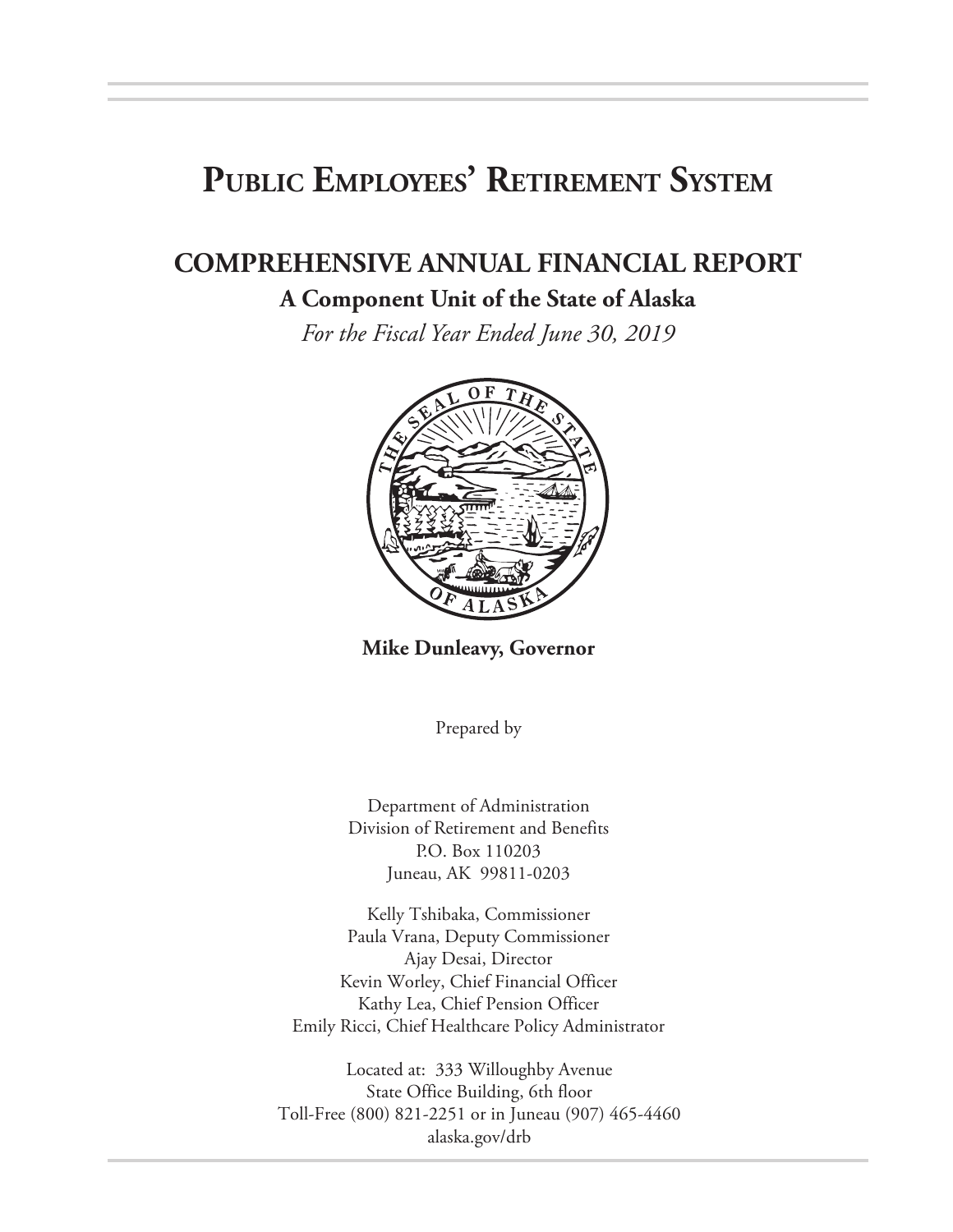

*The Alaska Department of Administration complies with Title II of the 1990 Americans with Disabilities Act (ADA). This publication is available in alternative communication formats upon request. To make necessary arrangements, contact the ADA Coordinator for the Division of Retirement and Benefits, at (907) 465-4460 or contact the TDD for the hearing impaired at (907) 465-2805.*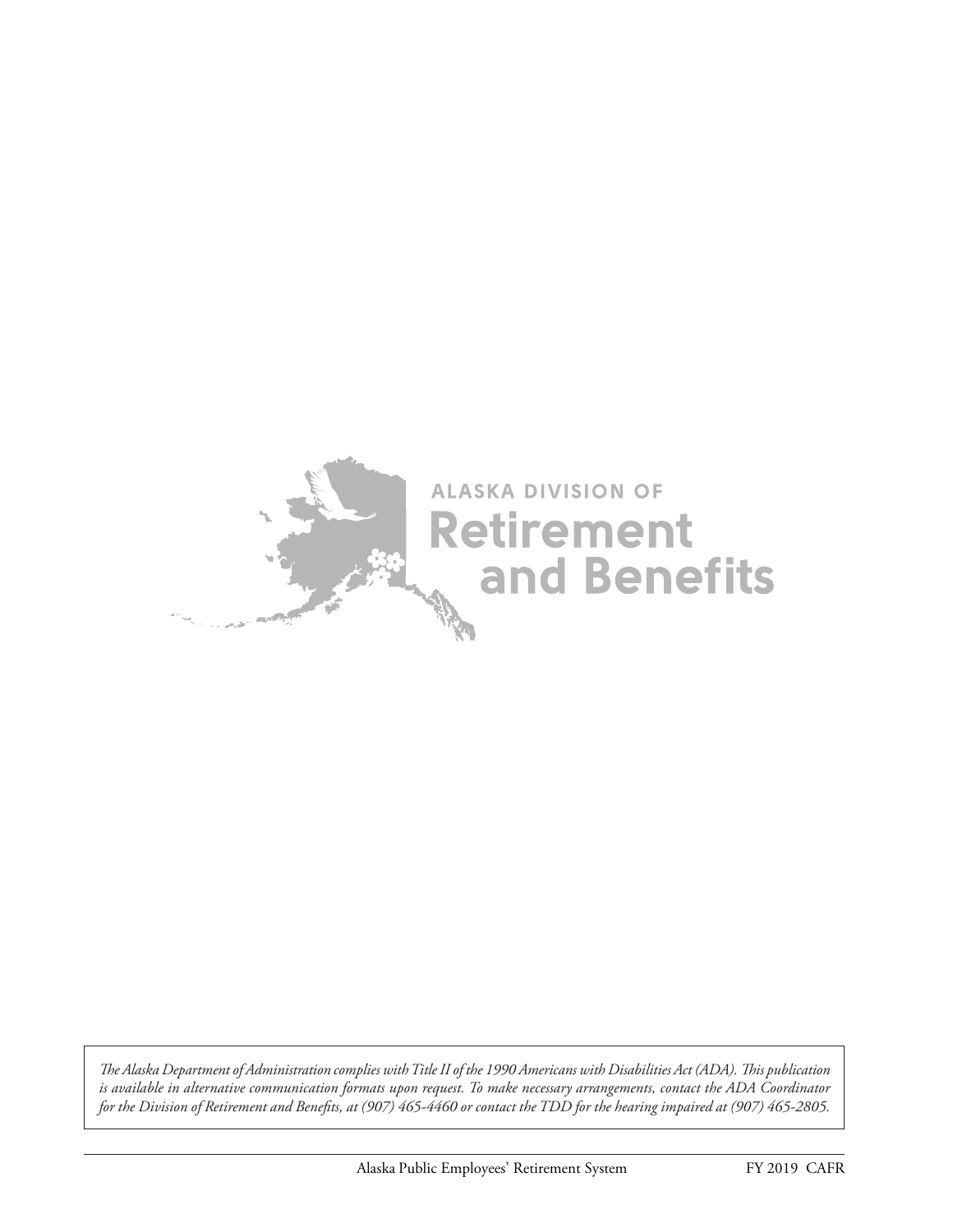### **INTRODUCTORY SECTION**

| Public Pension Coordinating Council Public Pension Standards Award For Funding and Administration. 8       |  |
|------------------------------------------------------------------------------------------------------------|--|
|                                                                                                            |  |
|                                                                                                            |  |
|                                                                                                            |  |
| <b>FINANCIAL SECTION</b>                                                                                   |  |
|                                                                                                            |  |
| <b>Basic Financial Statements</b>                                                                          |  |
|                                                                                                            |  |
|                                                                                                            |  |
| Notes To Financial Statements - An Integral Part of the Basic Financial Statements                         |  |
|                                                                                                            |  |
|                                                                                                            |  |
|                                                                                                            |  |
|                                                                                                            |  |
|                                                                                                            |  |
|                                                                                                            |  |
|                                                                                                            |  |
|                                                                                                            |  |
|                                                                                                            |  |
| <b>Required Supplementary Information (Unaudited)</b>                                                      |  |
| Schedule of Changes in Employer Net Pension Liability and Related Ratios - Defined Benefit Pension Plan 51 |  |
| Schedule of Employer and Nonemployer Contributions - Defined Benefit Pension Plan 52                       |  |
|                                                                                                            |  |
| Schedule of Changes in Employer Net OPEB Liability and Related Ratios -                                    |  |
| Schedule of Employer and Nonemployer Contributions-                                                        |  |
|                                                                                                            |  |
|                                                                                                            |  |
| Schedule of Changes in Employer Net OPEB Liability and Related Ratios -                                    |  |
| Schedule of Employer and Nonemployer Contributions - Occupational Death and Disability Plan  60            |  |
|                                                                                                            |  |
| Schedule of Changes in Employer Net OPEB Liability and Related Ratios - Retiree Medical Plan  63           |  |
|                                                                                                            |  |
|                                                                                                            |  |
| <b>Notes to Required Supplementary Information</b>                                                         |  |
|                                                                                                            |  |
| <b>Supplemental Schedules</b>                                                                              |  |
|                                                                                                            |  |
|                                                                                                            |  |